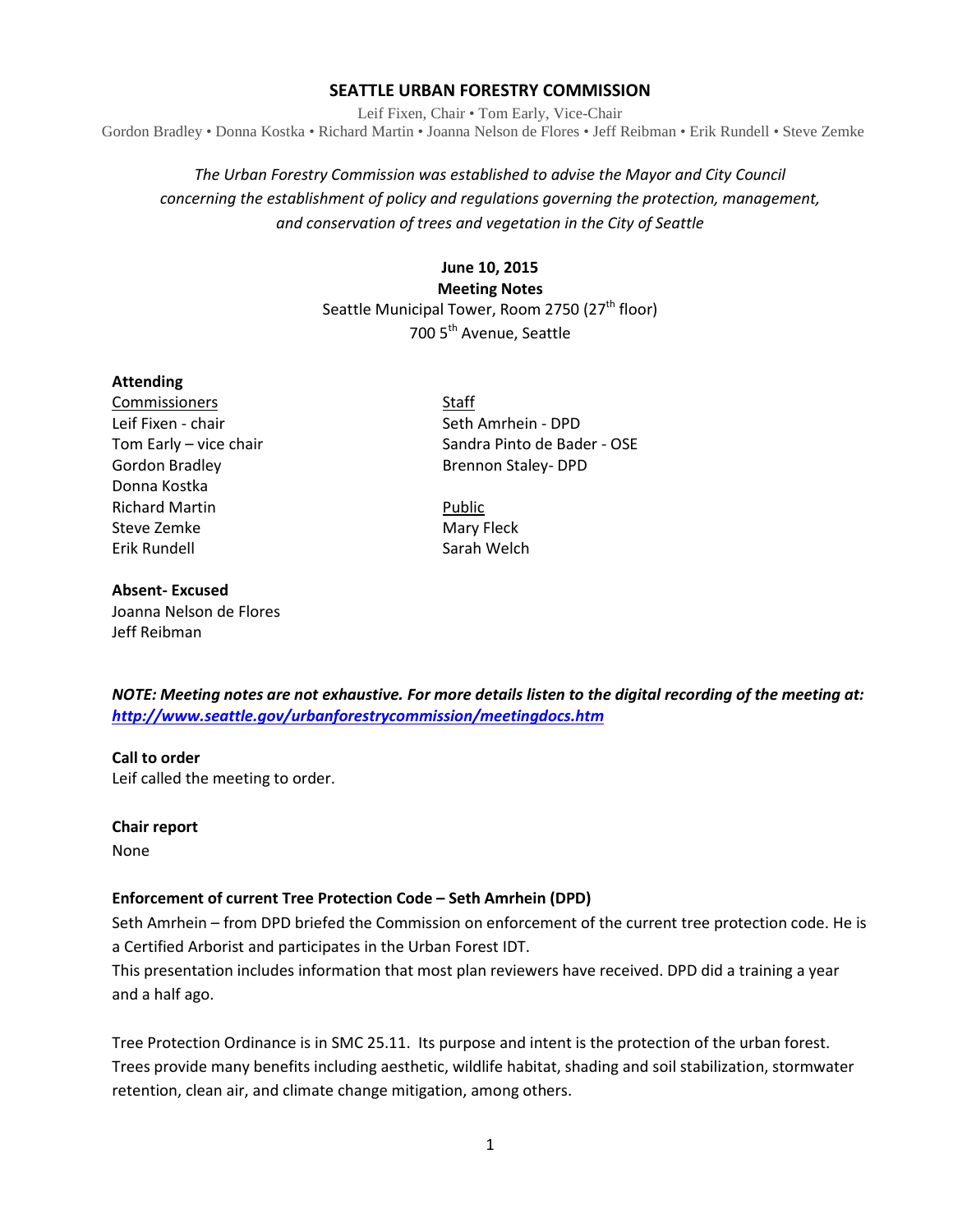UFC comment: Could add the health impacts which are becoming clearer for future trainings.

Chapter 23 has planting requirements in several places. Replacement requirements for exceptional and trees over 2ft in diameter in 25.11.090.

Tree removal is restricted in three situations:

- Undeveloped land
	- o Vacant lots without structures
	- o Vacant lots proposed for development
- Developed land
	- o The site contains a building and no new development is proposed (except for SF lots < 5,000 sf) and
- Environmentally Critical Areas: provision of 25.09.320 restrict tree and other vegetation removal in landslide-prone critical areas (including steep slopes), steep slope buffers, riparian corridors, shoreline habitat, shoreline habitat buffers, wetlands, and wetland buffers.

Tree removal is prohibited in the following cases:

- Undeveloped lots in all zones:
	- o Trees 6-inch DBH or greater unless hazardous;
	- o Exceptional trees unless hazardous.
- Undeveloped lots proposed for development in all zones including Single Family lots < 5,000 sf
- Developed lots in Single Family\*, Residential Small Lot\*, Low Rise, Mid-Rise, and Commercial zones  $(* >=5,000 \text{ sf})$ 
	- o No more than three trees 6-inches DBH or greater in any one year period unless hazardous (except as part of an issued building or grading permit)
	- o Exceptional trees unless hazardous
	- o Optional preservation for trees > 2 ft diameter.

UFC question: what are the reasons people give when they want a tree removed? Answer: don't keep track of the reason, but mostly is because they don't want the tree, maybe because it's too large.

UFC questions: how often do you receive complaints? Answer: Not that many. Maybe 5-10 per year.

UFC question: What happens if they are tearing out a house to put up a new building. Answer: if they cut down the tree and they have an existing house, they can remove the tree. If then they remove the house, then the status changes to vacant land but the tree is already gone. If they are making an addition to the house and the tree is restricting them from doing so, then they can remove the tree. This ordinance doesn't apply to SF lots SEE TIP 242.

UFC question: on undeveloped lots how does that work?

Answer: if it is SF and undeveloped, you can't remove any trees. If you are building a new house there you are required to protect the tree to the level required by the code.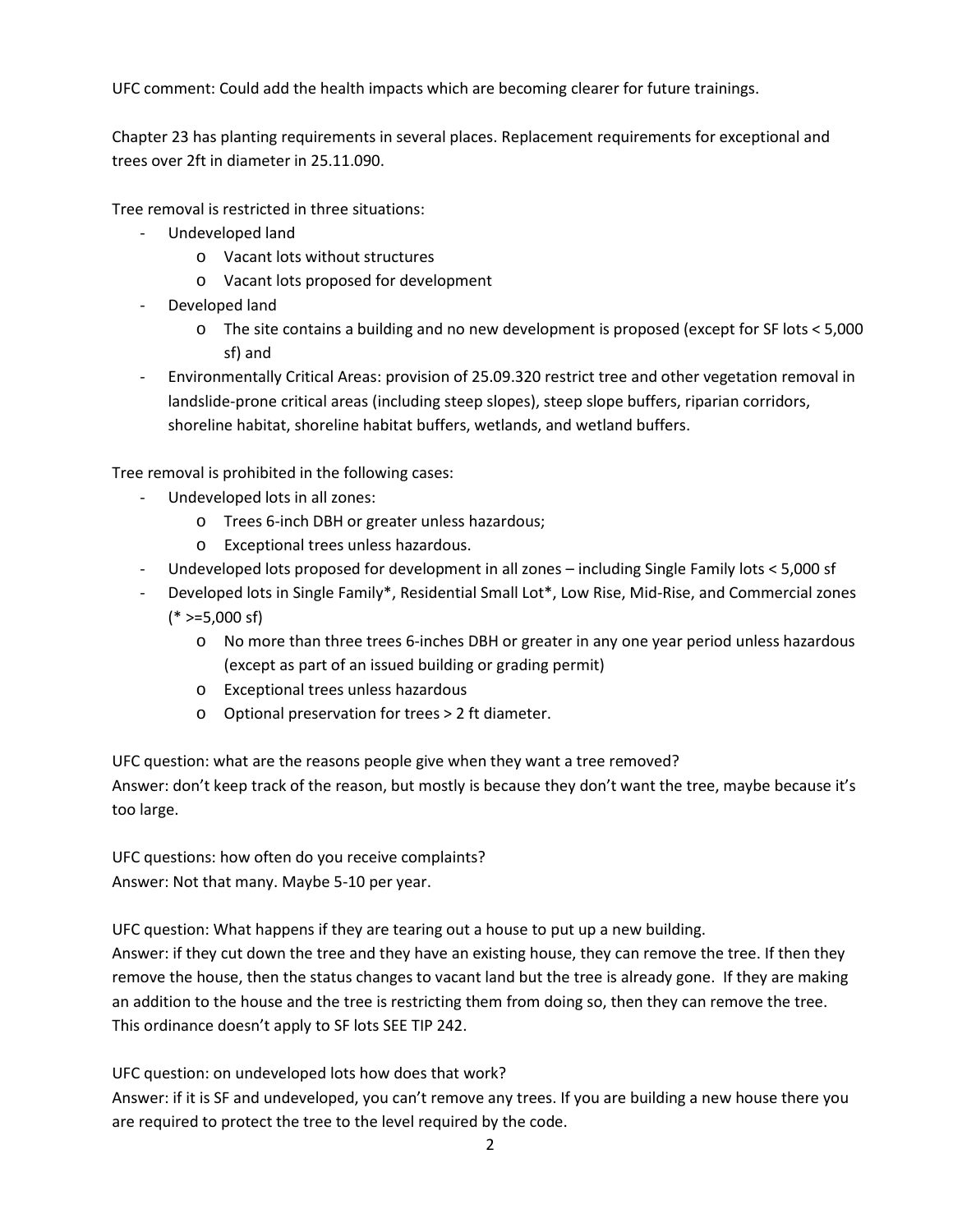Tree Protection Requirements:

- Exceptional trees, trees receiving Green Stormwater Infrastructure, Green Factor credit or meeting Single Family planting/preservation requirements need to be protected. The type of protection depends on proximity to construction activity.
- Basic protection requirements of 25.11 are the same in SF< RSL, LR, MR, and C Zones. "The tree protection area shall be the area within the drip line of the tree." (SMC25.11.050.B)
- But criteria for removal of protected trees is based on zone (25.11.060, 070, and 080) or if in ECA (25.09.320).

In cases of optional preservation of trees greater than 24 inches (2 ft) DPD would allow deviation from code, for example allow a smaller front yard to save the tree.

UFC question: how much can you intrude in the tree protection area? Do you also consider sun light access for the tree?

Answer: up to 1/3 of the drip line if they provide an arborist report that says that this wouldn't affect the tree. DPD's Director determines whether more impacts would be allowed. We don't usually require people to analyze sun access but the arborist typically determines impacts to the tree.

How to determine if a tree should be considered 'exceptional':

- Any tree species can be exceptional
- It depends on the size, species and whether it is a heritage tree or in a grove (Table DR 16-2008). If the tree is not in the DR need to refer to Arthur Lee Jacobson book and if the tree is 75% of the biggest tree listed in the book, then it's considered exceptional.
- Heritage trees: SDOT and Plant Amnesty have a program for Heritage Trees [www.seattle.gov/transportation. Heritagetree.htm.](http://www.seattle.gov/transportation.%20Heritagetree.htm)
- Grove: 8 or more trees 12" DBH or greater that form a continuous canopy.

SMC 25.11.060 when tree removal is allowed

- SF and small residential lots removal of any tree is allowed outright on developed non-ECA lots less than 5,000 s.f.
- Exceptional trees: if maximum lot coverage can't be achieved or the structure will be less than 15 feet wide after allowing encroachment into the front or rear yards (up to 50%).
- Optional: non-exceptional trees greater than 2 ft in diameter can be preserved through the same waivers (going into front yard, for example) and still getting to35% lot coverage. Without going through variance process.

UFC question: are they required to provide the analysis? Answer: yes, they are required.

UFC question: are plans reviewed for accuracy? Do you do any spot-checking for some of these plans in case people are trying to fudge a bit.

Answer: yes, we do spot checks. We ask for arborist report. We've learned that surveys are not as accurate, a lot of trees are eyeballed.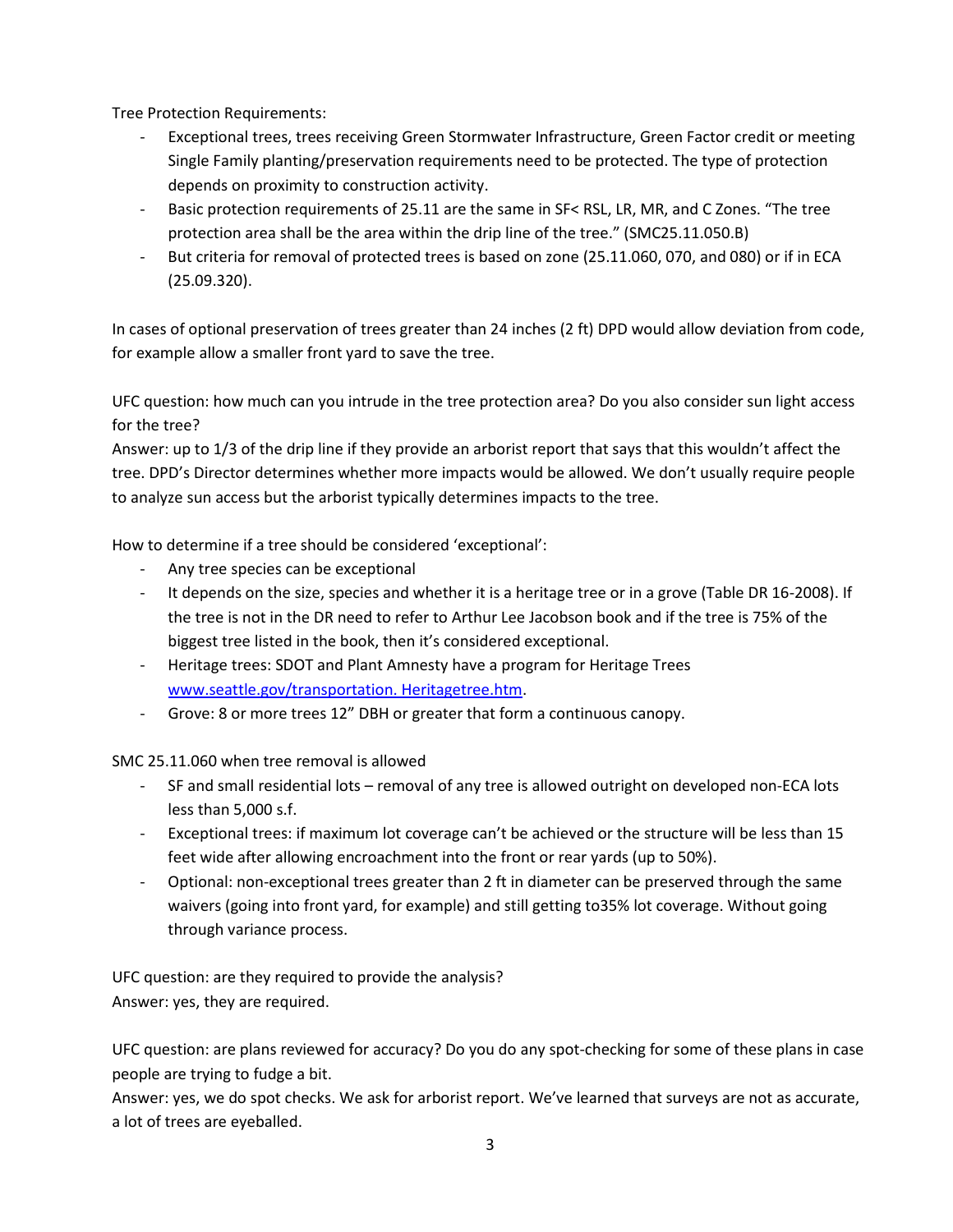In low-rise zones there are also allowances to remove trees:

- Exceptional trees only if the full floor to area ration (FAR) or allowed height cannot be achieved through:
	- o Streamlined Design Review (SDR). Five 'adjustments' and the regular Design Review departures of 23.41
	- o Height adjustment up to 50 ft (apartments in LR3 zones only)
	- o Parking reduction of 23.54.015 and 030.
- Optional: non-exceptional trees greater than 2-feet in diameter can be preserved through the above methods.

FAR – Floor to Area Ratio (SF = 35%)

UFC question: what's the consequence of inaccurate plans? Has there been any talk to add a more punitive approach?

Answer: it's going to lengthen the time and cost of their permit. We have not talked about adding more punitive measures.

Tree removal in Mid-rise and Commercial zones is allowed:

- Exceptional trees only if not possible to avoid the tree protection area through SDR adjustments and Design Review departures.
- Optional: non-exceptional trees greater than 2 feet in diameter can be preserved through the above methods.

Tree replacement is required:

- For each exceptional tree and tree over s-foot DBH removed associated with development in all zones (unless hazardous).
- Size and species determined by DPD Director.
- Equal canopy cover at maturity. Use SDOT tree list that provides maturity for different species.
- On site preference, public property preference for off-site.

ECA with and without development proposals:

- Prohibited except as allowed in limited situations, TIP 331.

Does short plat (when you divide a larger property into four or eight lots) maximize the retention of existing trees?

- Not a prohibition on platting or the number of lots.
- Looking for opportunities to retain trees by considering placement of easements, access and future building footprints.

## Planting requirement by zone

Single Family zones:

- The only outright requirements for tree planting on private property in Title 23 (SMD 23.44.998.1)
- Preserve or plant 2 caliper inches/1,000 sq.ft. for lots over 3,000 sq.ft.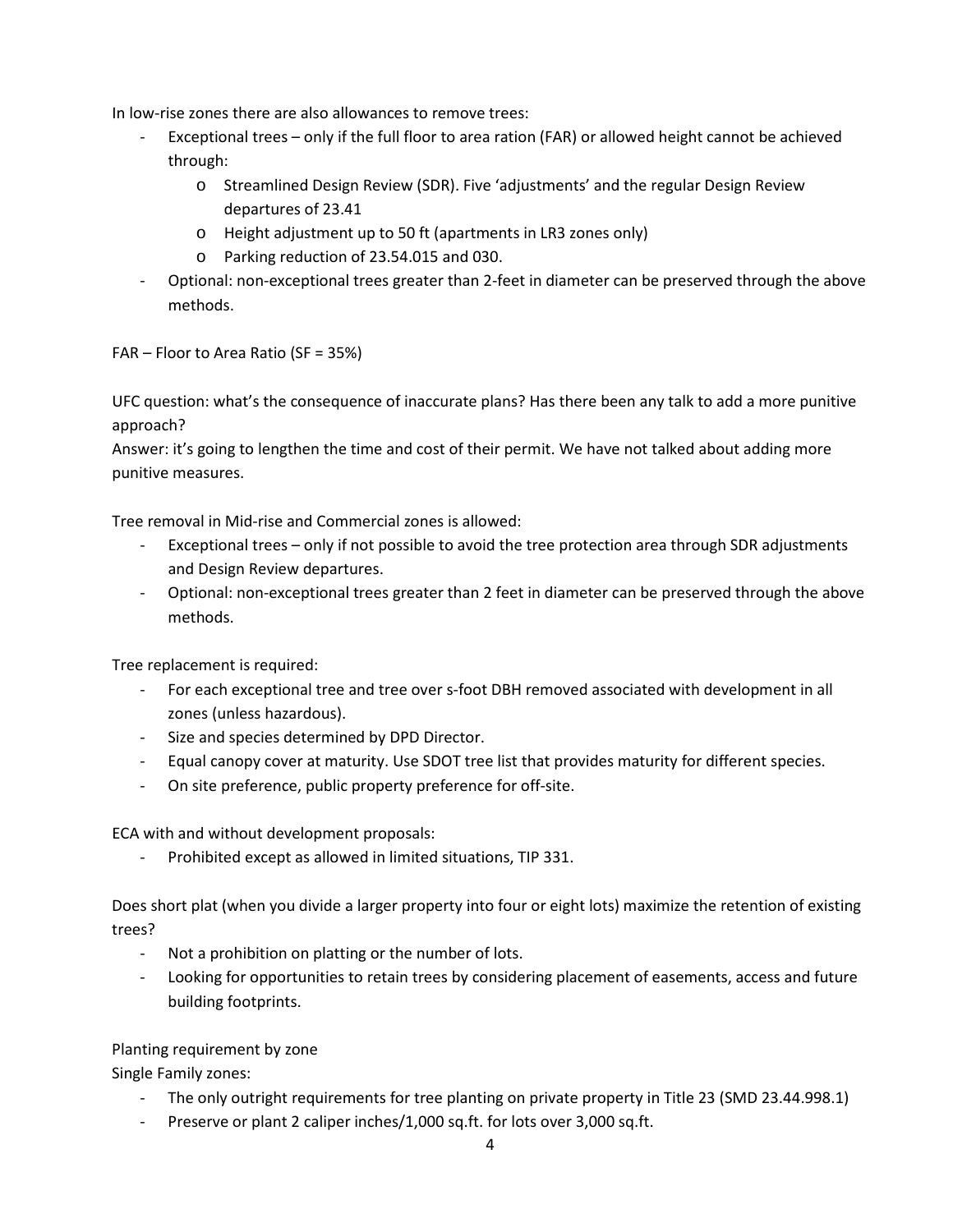- Preserve or plant 3 caliper inches for lots under 3,000 sq.ft.
- Preservation plan required.

Multi-family, Commercial, Seattle Mixed, Downtown, and Industrial zones:

- Only street trees required (varies by zone)
- If Green Factor required or chosen then credit for planting and preserving
- Higher credit for preserving (because bigger trees mean greater environmental benefits)

TIPs and Director's Rules:

TIP 242 – tree protection regulations Director's Rule – 16-2008 Designation of exceptional trees Director's Rule 10-2011 – Landscaping Standards and Green Factor TIP 534 – Tree planting and retention for flow control credit Tip 331 – ECA Tree and vegetation overview TIP 331B – Hazard Trees TRAQ – tree risk assessment qualified

Answering questions that were submitted ahead of time:

Protection for nest trees: do have DR for protection of Heron colonies. Eagles are not specifically protected by current regulations (eagles were removed from the endangered species list).

UFC question: tree planting requirements on SF residential. Who determines what type of tree gets planted and how is it verified that the tree will survive?

Answer: preserve or plant 2 caliper inch/1,000 sq.ft. for lots over 3,000 sq.ft. Developer provides planting plan. Site inspector will verify that trees are on the ground. There is no follow up unless there is a complaint.

UFC question: recommendation to do a canopy impact assessment. We don't know on an annual basis whether we are losing or gaining canopy. How difficult would it be to require such assessment? We need to know each year what's happening. We receive reports from Parks and SDOT but are not receiving any data from DPD. Would like to have it in order to assess how we are doing?

Answer: it would be difficult because we don't have the code requiring to analyze that. It would require code to mandate it. The information is on the plans but the analysis is not being done. It would take additional resources. We would have to charge more for plan review and this is an extraneous activity.

UFC comment: this is not extraneous because the city has the goal of increasing canopy.

## **Comp Plan EIS - discussion**

The Commission will comment on the draft EIS. The EIS looks at the underlying condition. There is not draft Comp Plan for comment out yet. Public comment on the draft EIS closes June 18.

The Commission discussed input provided by Jeff and Steve.